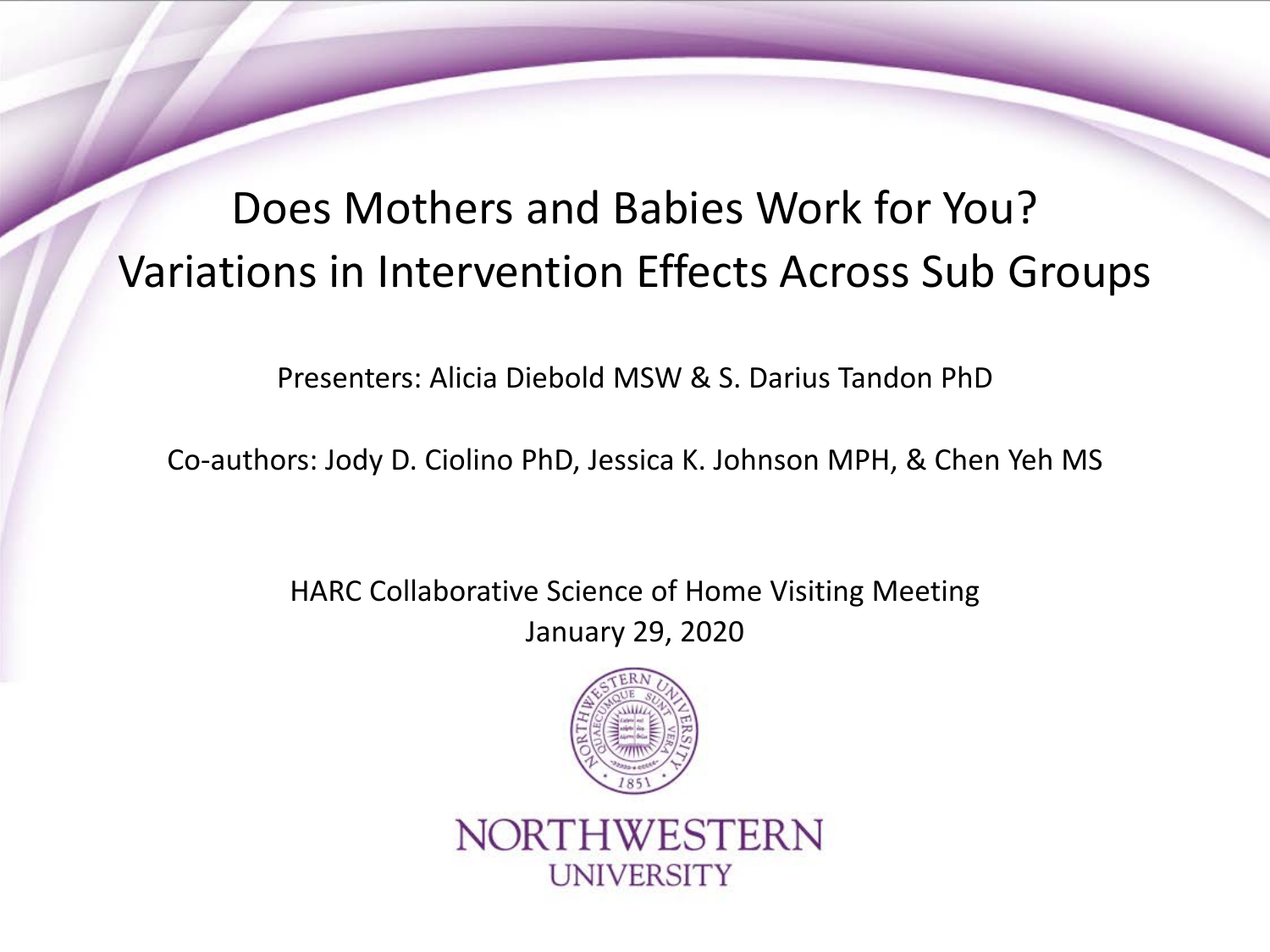### **Mothers and Babies Program**

- The Mothers and Babies Program (MB) uses cognitive-behavioral therapy (CBT) approaches to promote a healthy mood and bonding with one's baby, and provide strategies for pregnant women and new moms to cope with stress in their lives.<sup>1</sup>
- The content of MB is tailored to specific needs and issues related to the pregnancy and the postpartum periods.
- There are two evidence-based intervention modalities:
	- 1-on-1 (12 sessions, 15-20 minutes/each)
	- Group (6 sessions, 60-120 minutes/each)



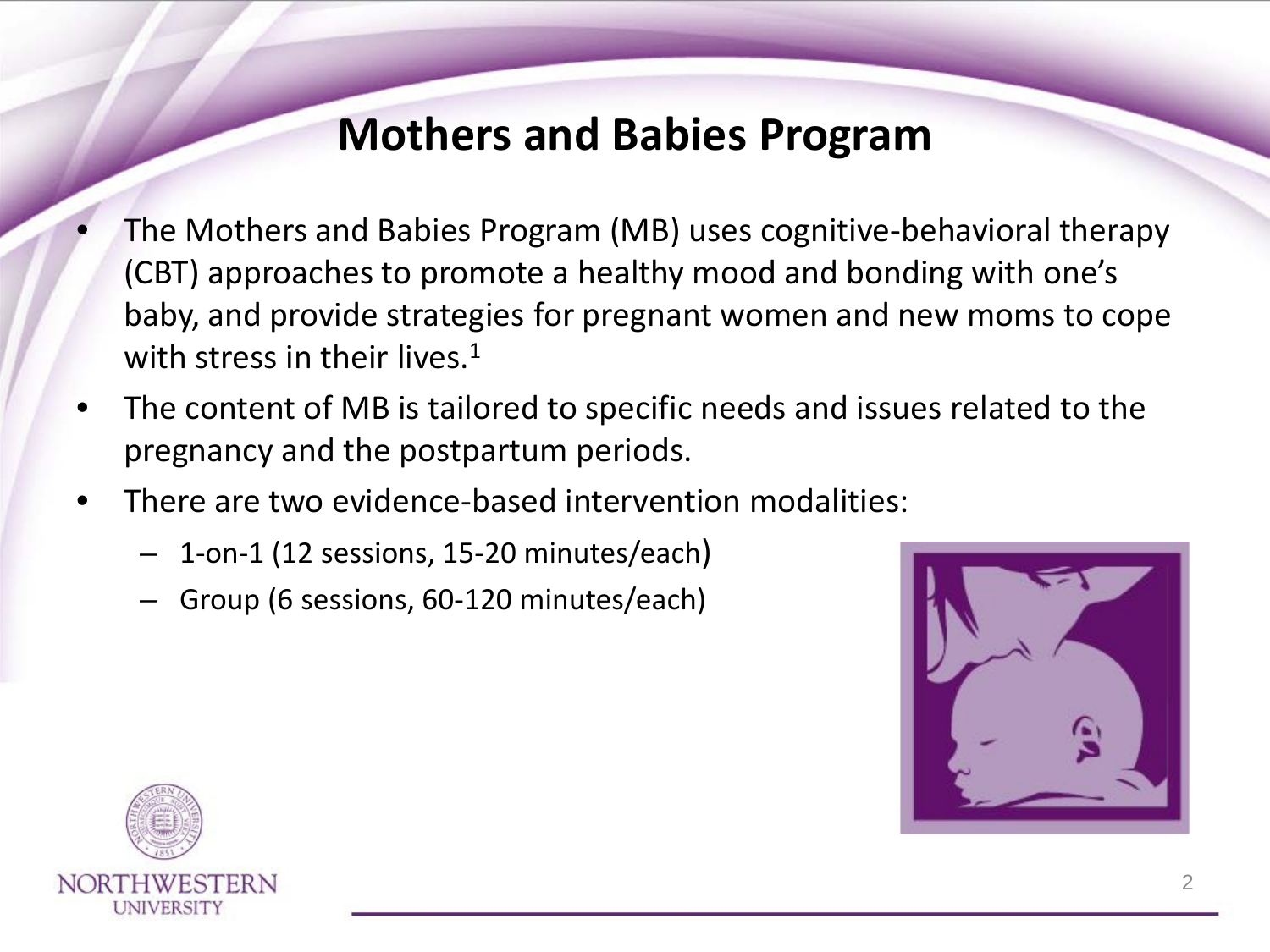## **Study Background**

- Previous research has established the effectiveness of the MB Group modality in reducing depressive symptoms and preventing the onset of major depression when led by a mental health professional (MHP).<sup>2-4</sup>
- There have been studies comparing the delivery of CBT interventions between professionals and lay health workers to **treat** depression and anxiety, <sup>5</sup> however, there have been no published studies in the United States testing the use of lay health workers to **prevent** depression.
- Lay health workers can provide services at a lower cost than professionals, remove barriers to service delivery (i.e., service setting, stigma), and potentially aid in reducing mental health service disparities in underserved populations.5,6

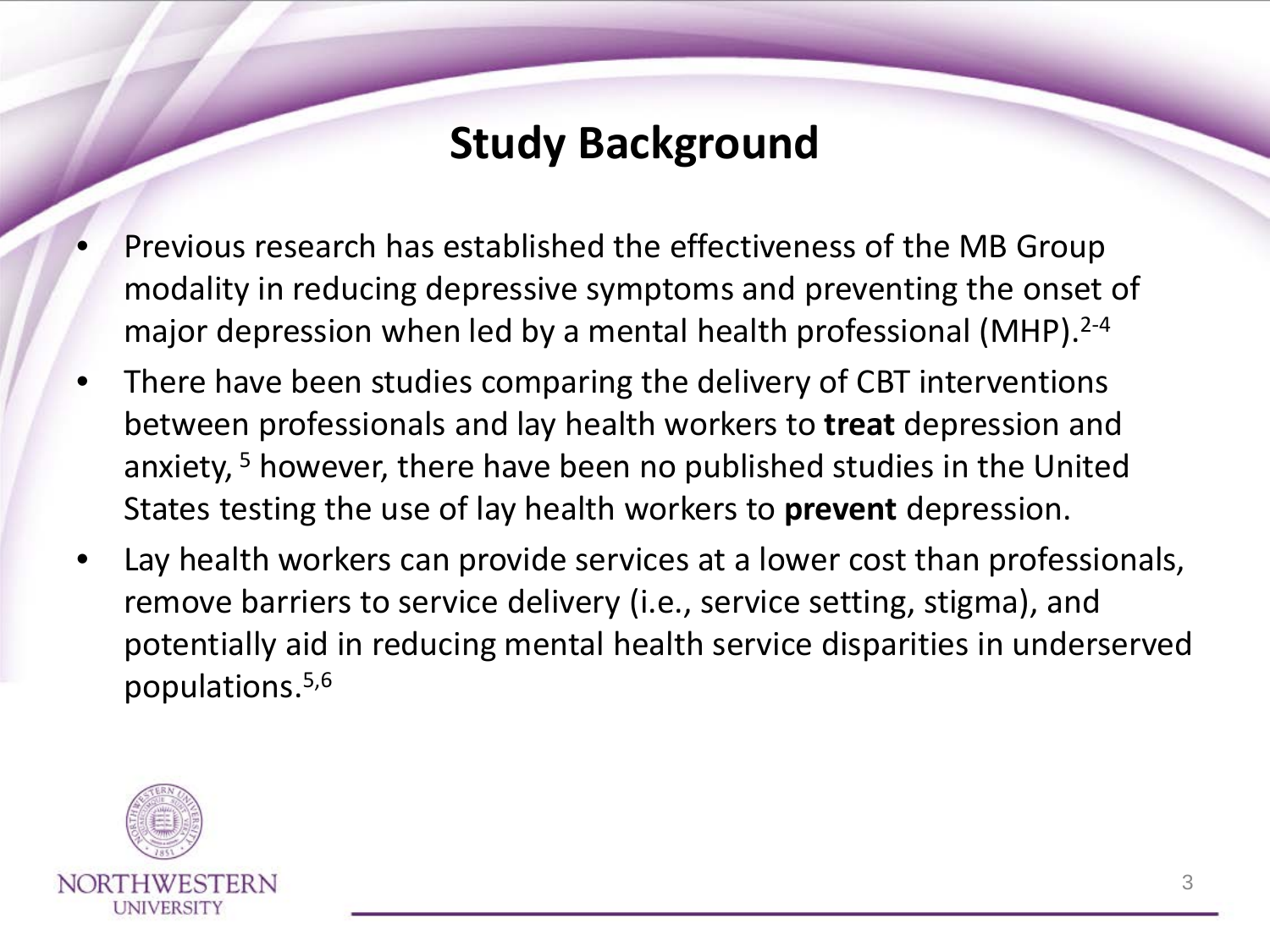# **MB Group Comparative Effectiveness Trial: Lay Home Visitors vs. Mental Health Professionals**

- 3-year project funded by the Patient-Centered Outcomes Research Institute (PCORI) (Award #: AD-1507-31473)7
- Cluster randomized trial conducted with 37 home visiting programs across 7 states (IL, IA, MI, MO, MN, OH, WV)
	- Three study arms: Usual home visiting, MB delivered by lay home visitors (LHV), MB delivered by MHPs



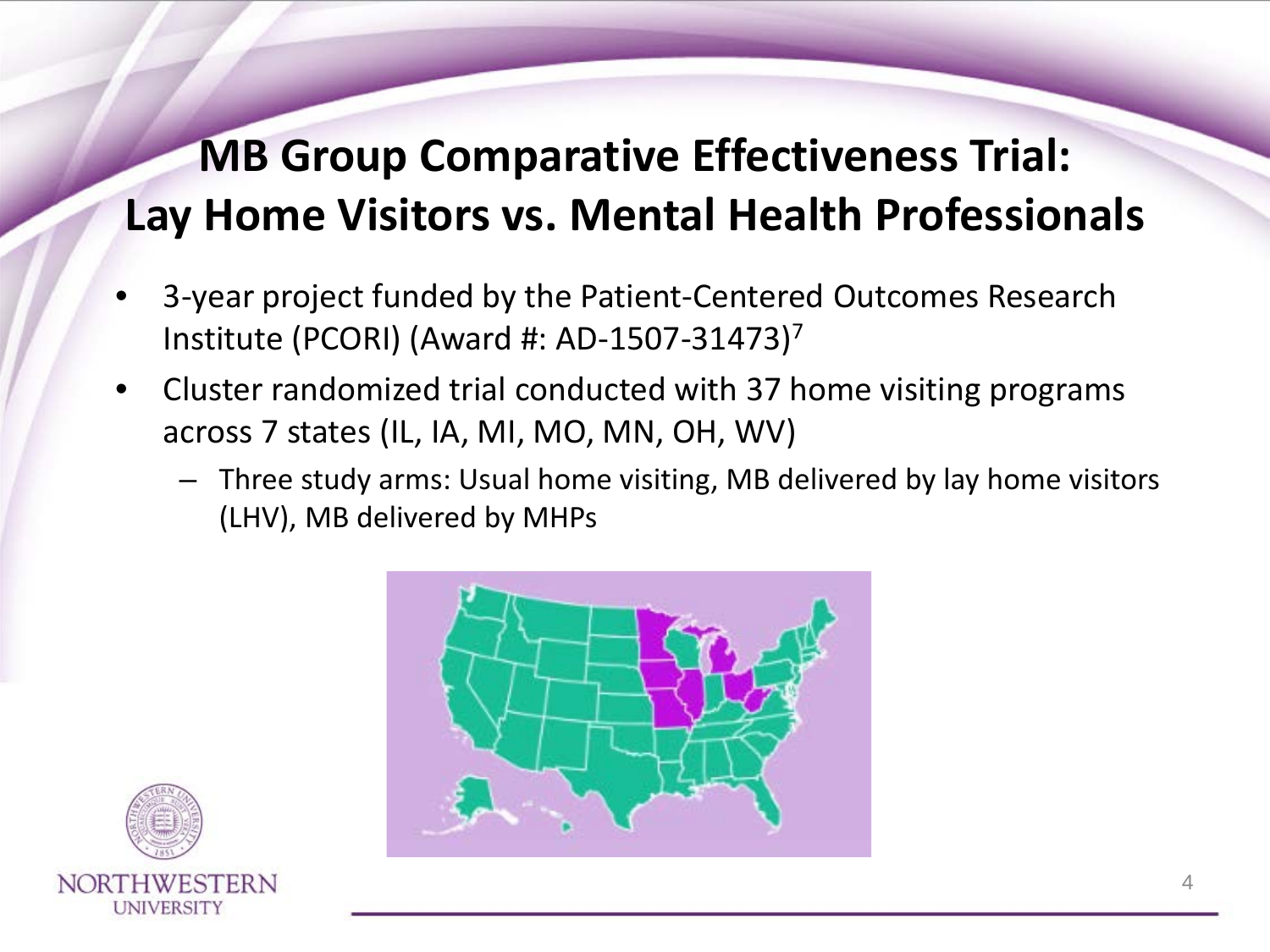## **Study Aims**

- 1. To compare the effectiveness of MB Group when led by a LHV to usual home visiting services ("superiority" aim).
- 2. To compare the effectiveness of MB Group when led by a LHV to MB Group delivered by a MHP ("non-inferiority" aim).
- **3. To evaluate whether effectiveness of the two versions of MB varies according to patient characteristics.**
- 4. To examine the feasibility and acceptability of MB Group delivered by LHV and MHP.

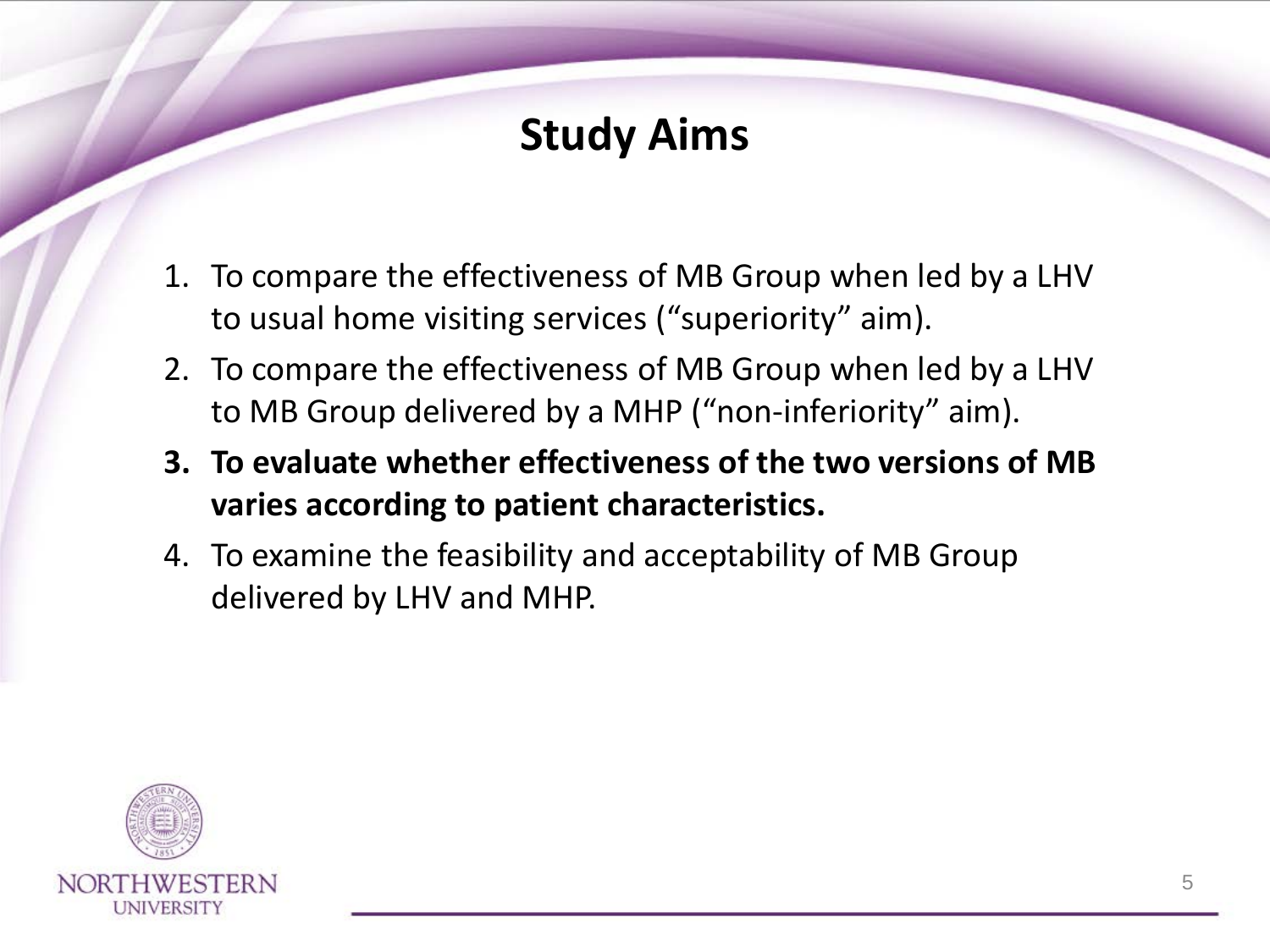## **Methods**

- Primary Outcome: Depressive Symptoms (as measured by Quick Inventory of Depressive Symptoms at 4 time points)
- Pre-specified covariates:
	- Participant race/ethnicity
	- Whether participant is a first-time mother
	- Currently experiencing a major depressive episode
	- Primary language of intervention receipt (for MHP and LHV arms) or primary language in which the participant completed assessments (for control arm)
	- Participant education
	- Participant mental health service use at baseline

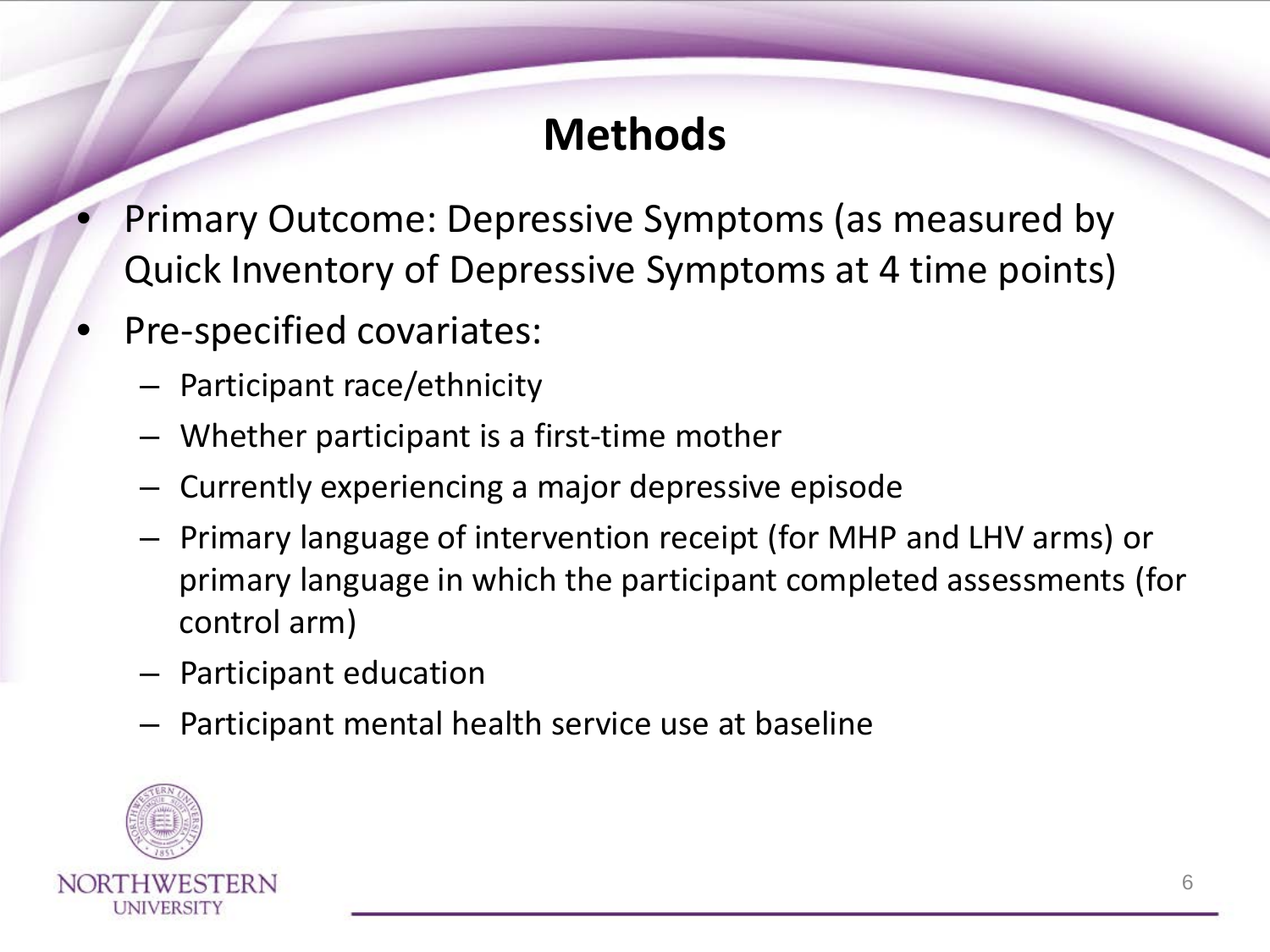# **Methods**

- Descriptive statistics
	- $-$  mean  $\pm$  standard deviation/median[interquartile range] or  $N(\%)$
- Linear mixed model
	- Fixed effect: arm and baseline characteristics listed above
	- Random site effect to account for the correlation within site (to provide more precise estimates on fixed effects)
- Tukey-adjusted p-value for pairwise comparisons

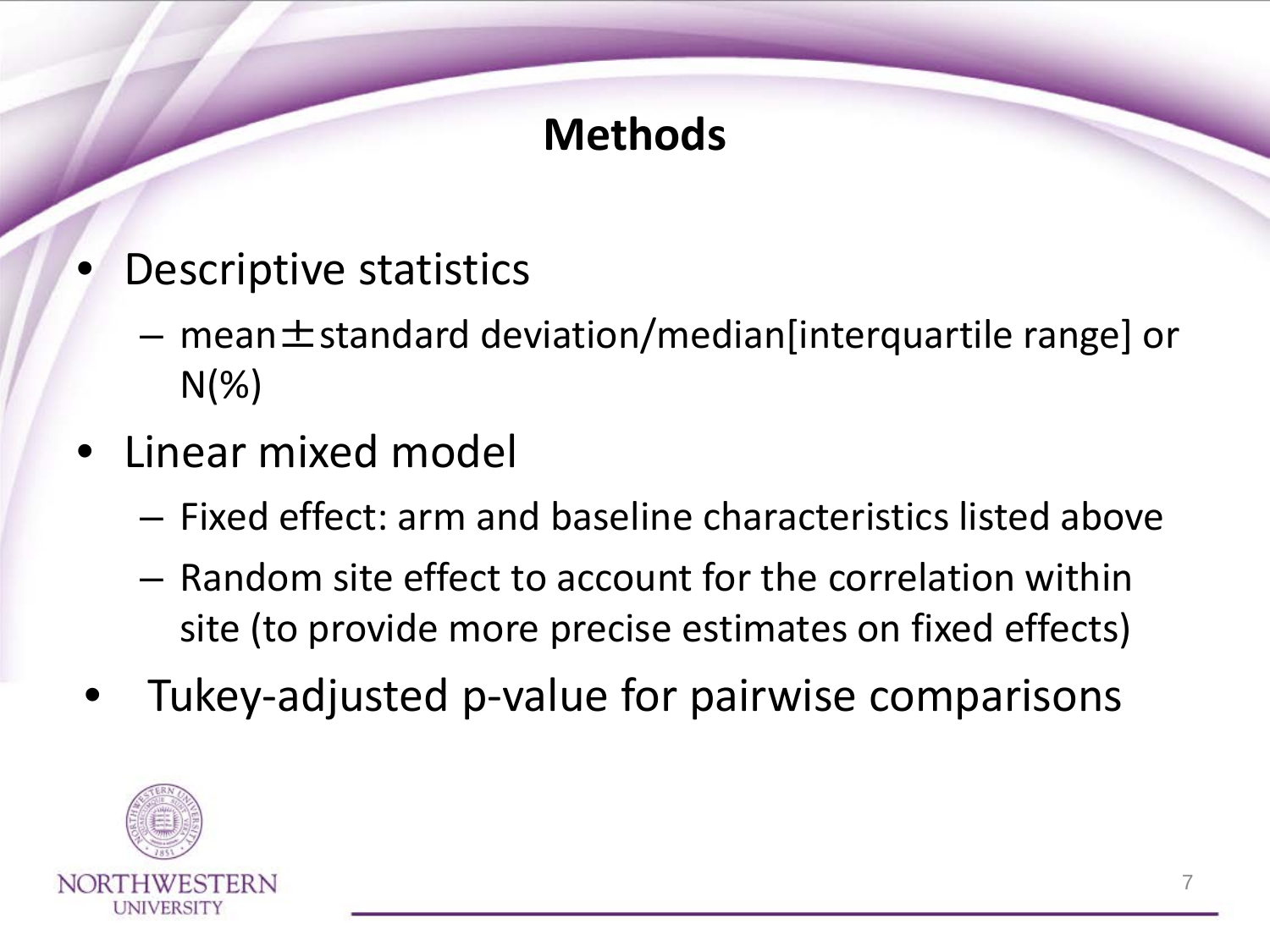## **Participant Demographics**

|                                                                                                 | <b>Overall</b> | <b>Control</b> | <b>MHP</b>                | <b>LHV</b>  |
|-------------------------------------------------------------------------------------------------|----------------|----------------|---------------------------|-------------|
| Overall N (%)                                                                                   | 824 (100)      | 149 (18.08)    | 293 (35.56)               | 382 (46.36) |
| Age: Mean (SD)                                                                                  | 26.30 (5.83)   | 26.10(5.41)    | 26.01 (5.97) 26.59 (5.87) |             |
| Racial/Ethnic Minority: N (%)                                                                   | 579 (70.27)    | 54 (36.24)     | 217 (74.06)               | 308 (80.63) |
| First-time Mother: N (%)                                                                        | 298 (36.17)    | 55 (36.91)     | 112 (38.23)               | 131 (34.29) |
| Meets Criteria for MDE: N (%)                                                                   | 29(3.52)       | 4(2.68)        | 6(2.05)                   | 19 (4.97)   |
| Spanish Intervention Receipt: N (%)                                                             | 110 (13.35)    | 16(10.74)      | 58 (19.80)                | 36(9.42)    |
| <b>Education Level (At least some</b><br>college): $N$ (%)                                      | 331 (40.17)    | 71 (47.65)     | 110 (37.54)               | 150 (39.27) |
| <b>Mental Health Service Utilization at</b><br>Baseline (medication and/or<br>therapy): $N$ (%) | 136 (16.50)    | 22(14.77)      | 39 (13.31)                | 75 (19.63)  |

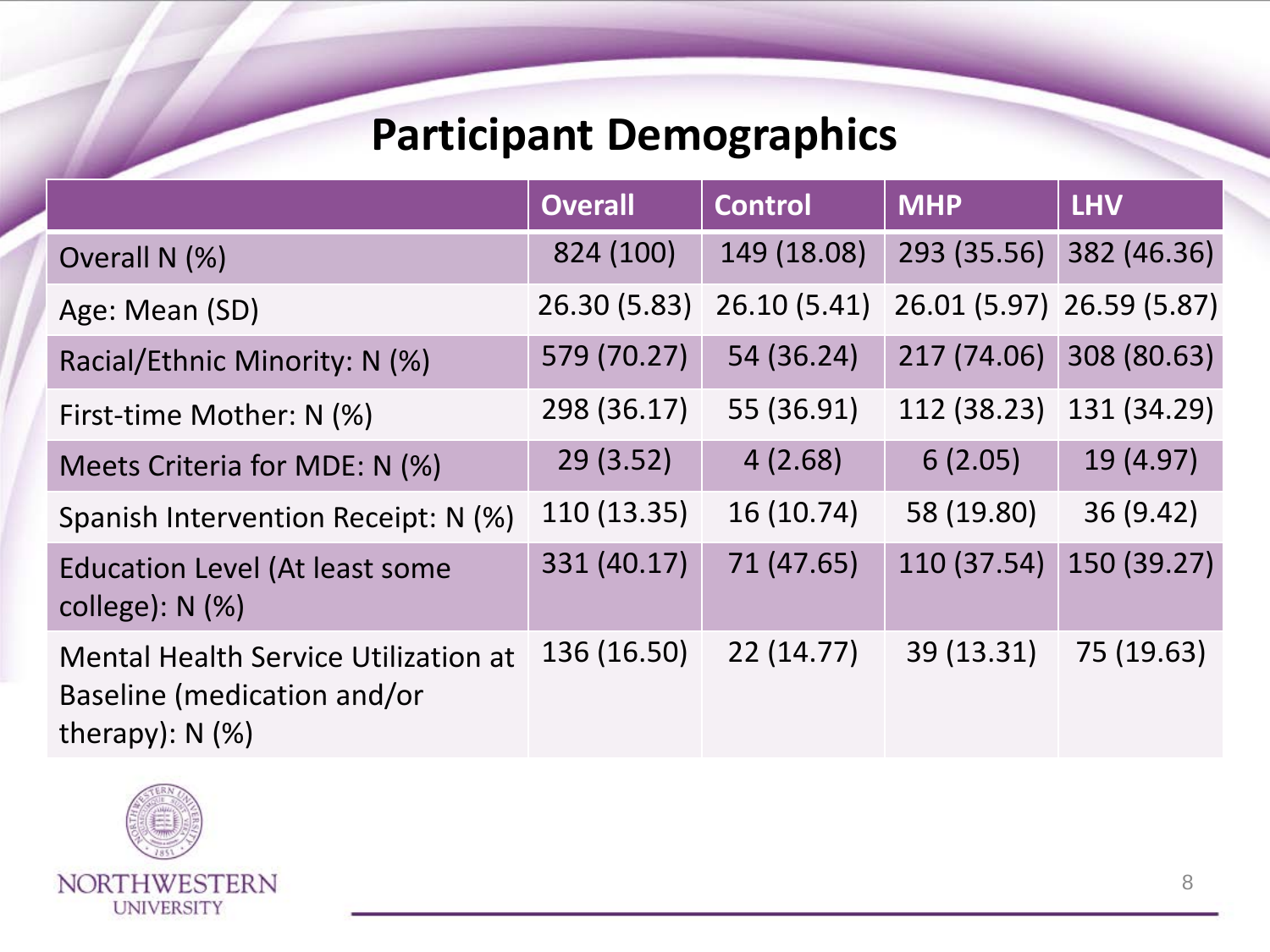# **Results**

- We found two significant three-way interactions between time, arm, and participant demographic:
	- A significant decrease in QIDs scores over time for firsttime mothers in both study arms (p<0.001)
	- A significant decrease in QIDS scores over time for racial minority participants in the LHV-led study arm (p<0.001)

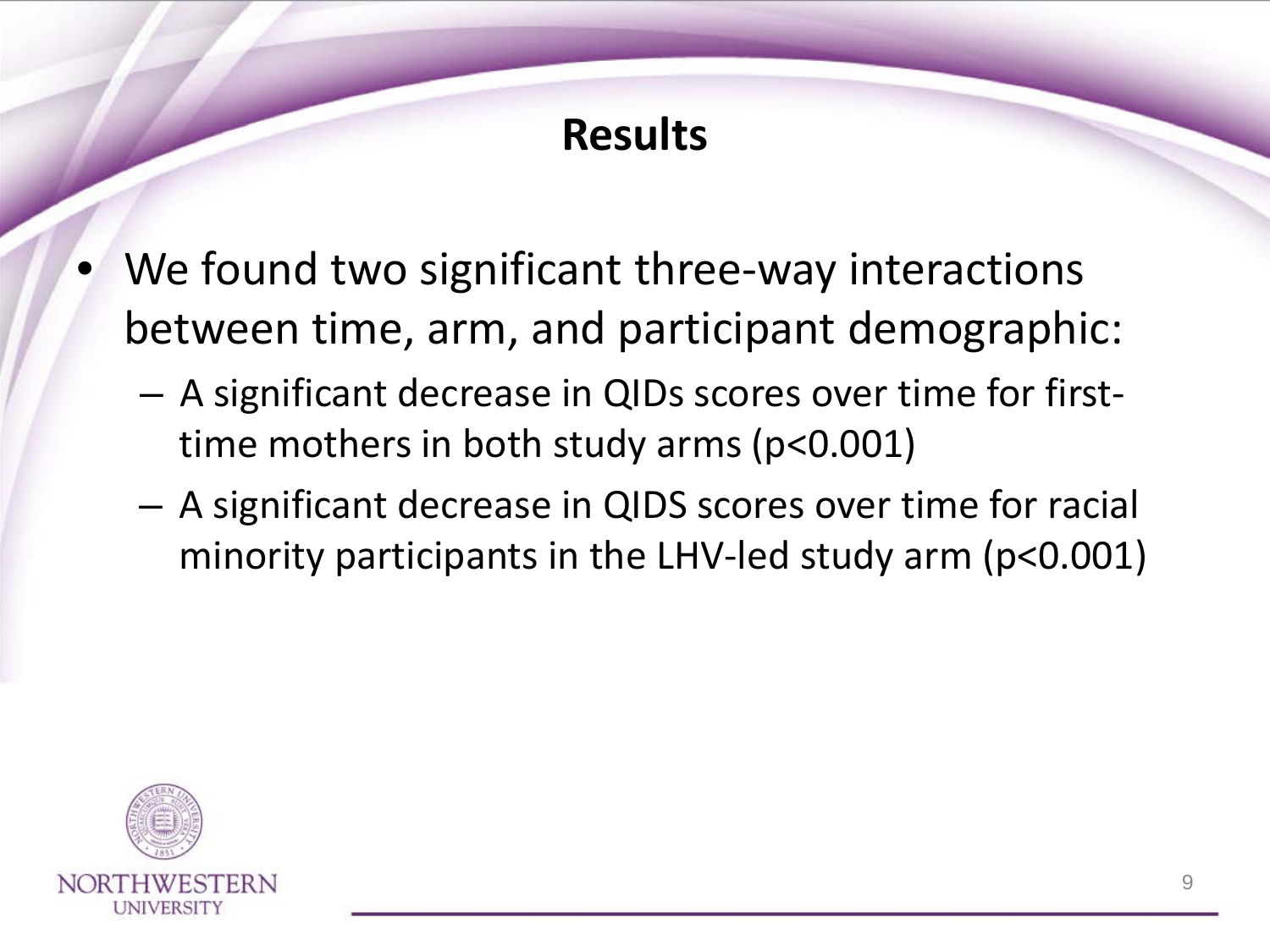#### **Results Cont.**

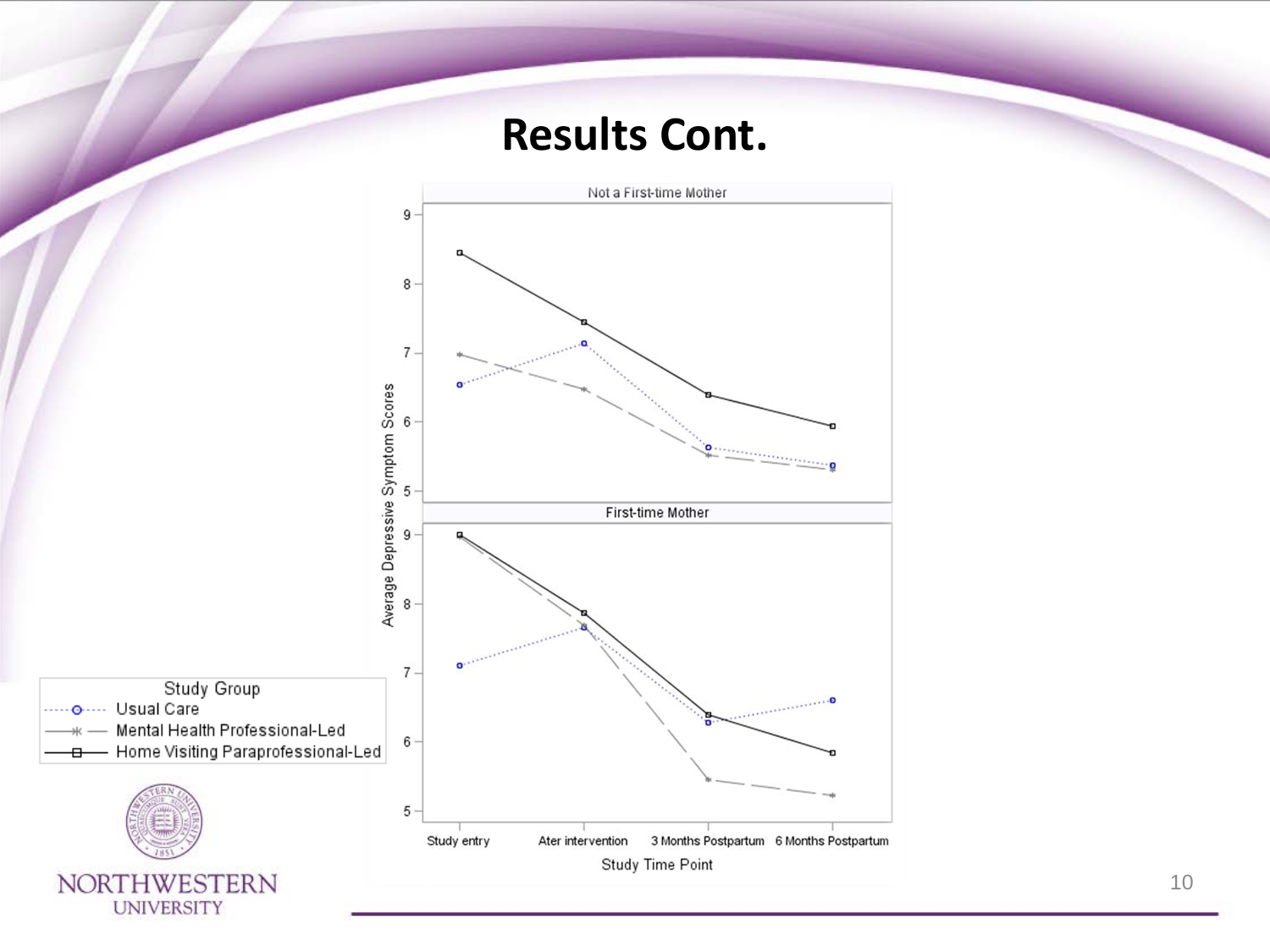#### **Results Cont.**

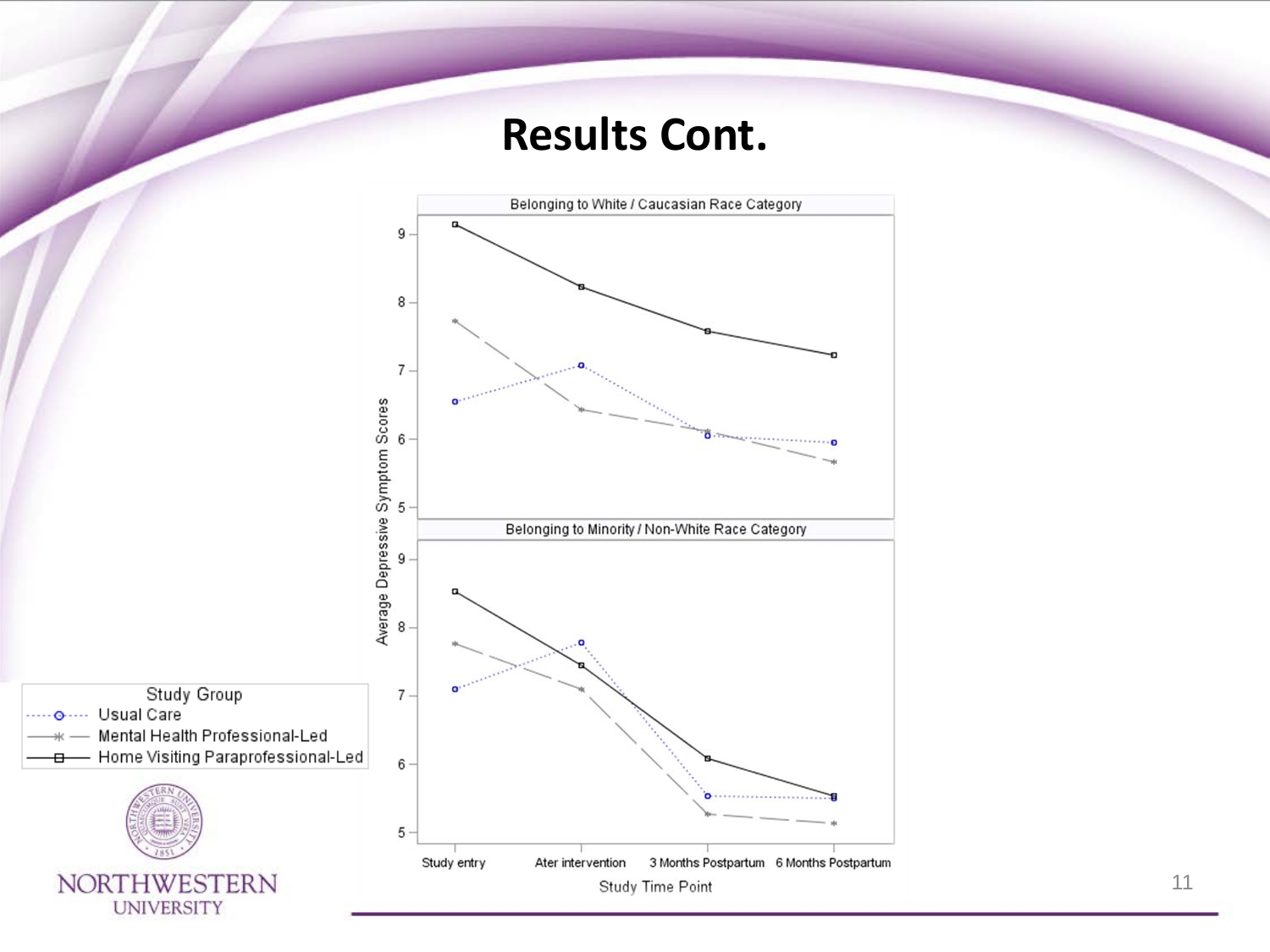## **Conclusions**

- Evidence that MB Group may be more effective with first-time mothers and women from racial minority groups (especially when delivered by a LHV).
- Supports a precision home visiting approach that suggests home visiting programs consider prioritizing delivery of interventions to certain clients who may reap greater benefits.

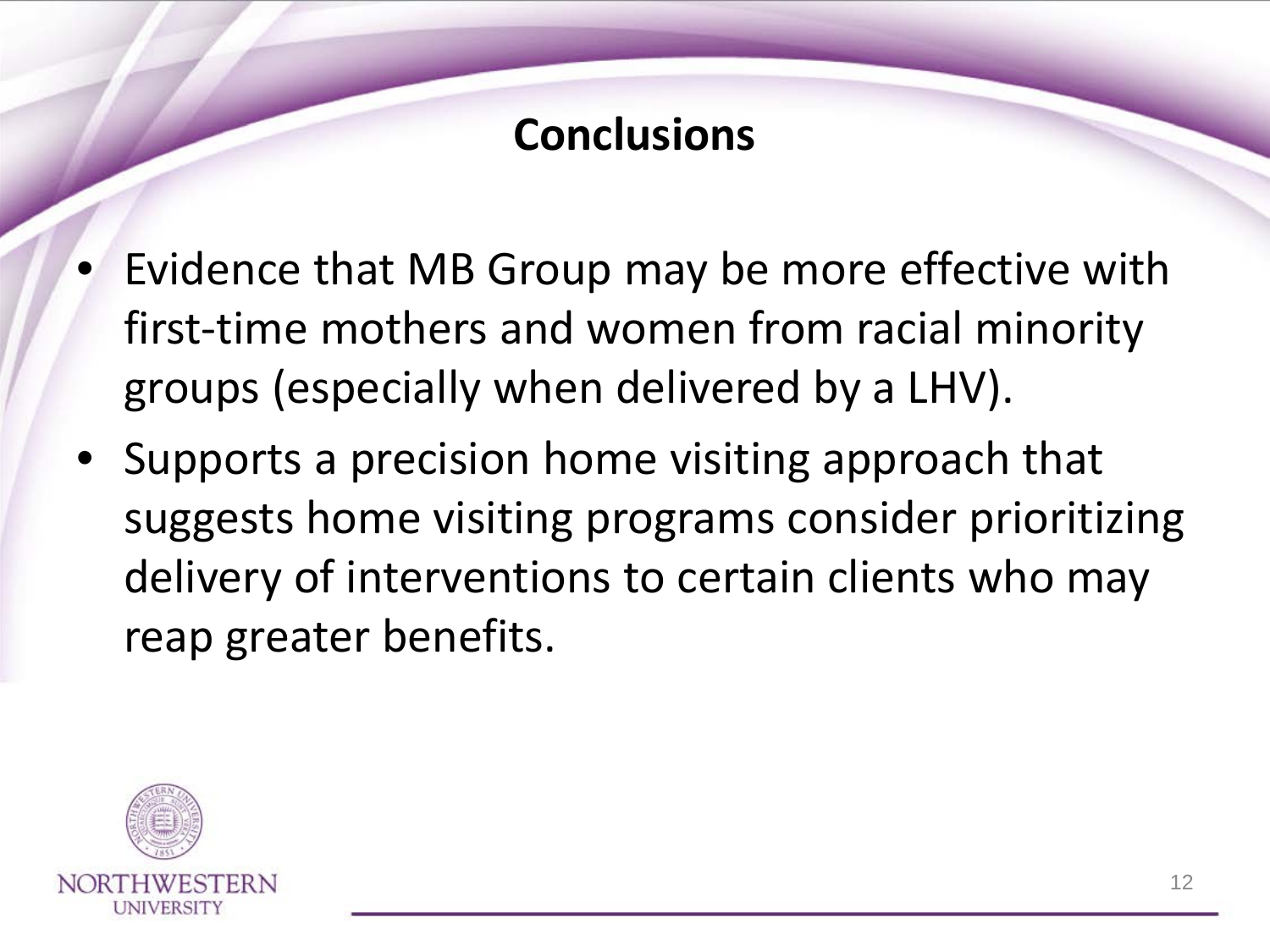## **Future Directions**

- Are there modifiable variables and/or lifestyle variables that moderate intervention effects?
	- Examples of modifiable variables: level of social support, ability to regulate one's mood, facilitator/participant race concordance
	- Examples of lifestyle variables: physical activity, diet, sleep
- Are there active ingredients of the MB intervention that moderate intervention effects?
	- Example: Do participants who complete more personal projects between intervention sessions demonstrate better outcomes?

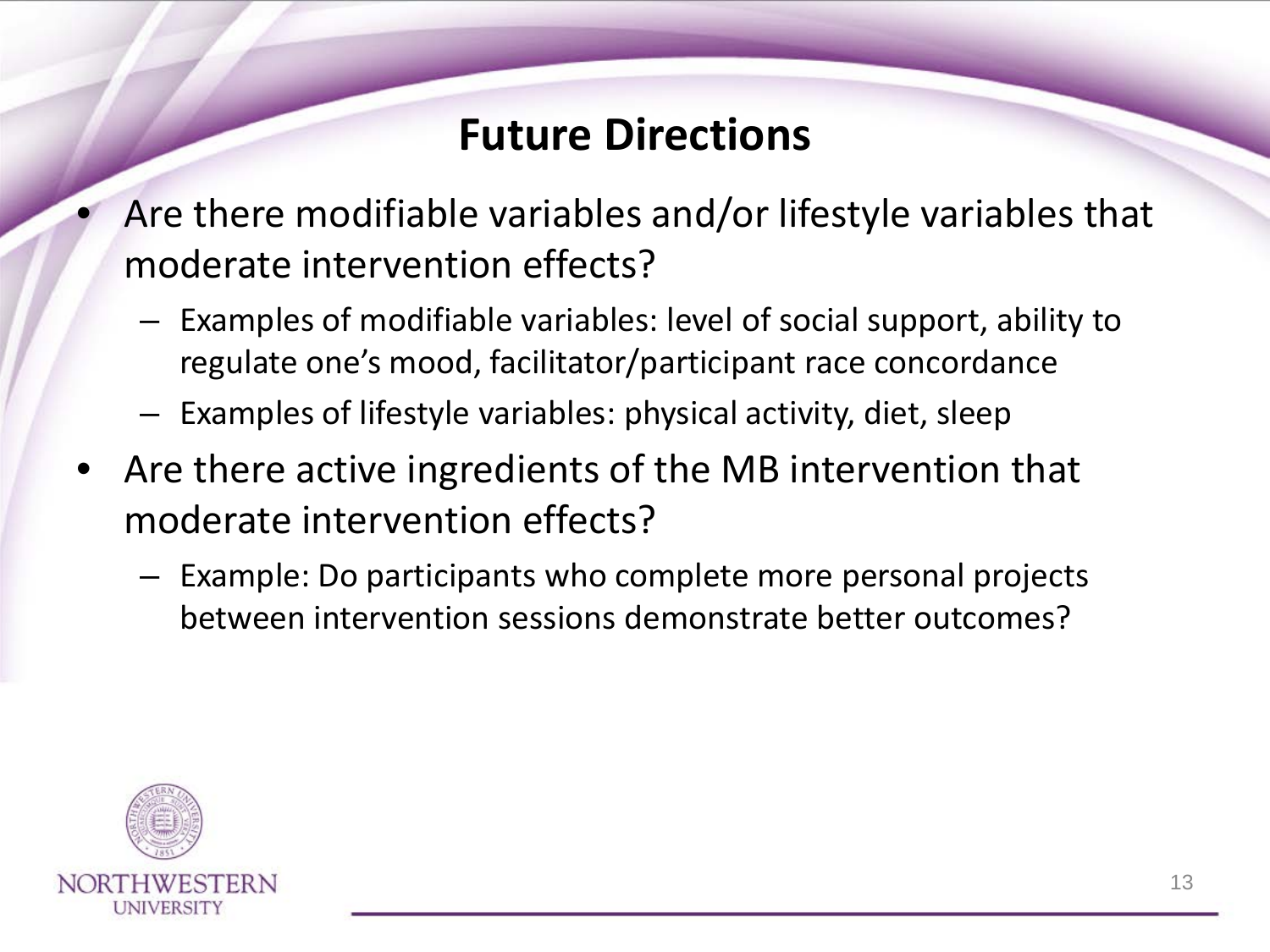## **Future Directions Cont.**

- Effects of a Prenatal Depression Preventive Intervention on Parenting and Young Children's Self-Regulation and Functioning (EPIC)
	- 5-year NICHD-funded study looking at long-term outcomes of MB Group on parenting and early child development
	- Moderators to be examined in EPIC include sociodemographic variables and father/paternal variables
- A Pilot Study of Sequential Multiple Assignment Randomized Trial Aimed at Reducing Depressive Symptoms among Home Visiting **Clients** 
	- HARC pilot study

UNIVERSITY

– Uses an "adaptive" trial design to "re-randomize" women not initially responding to MB to receive more intensive intervention content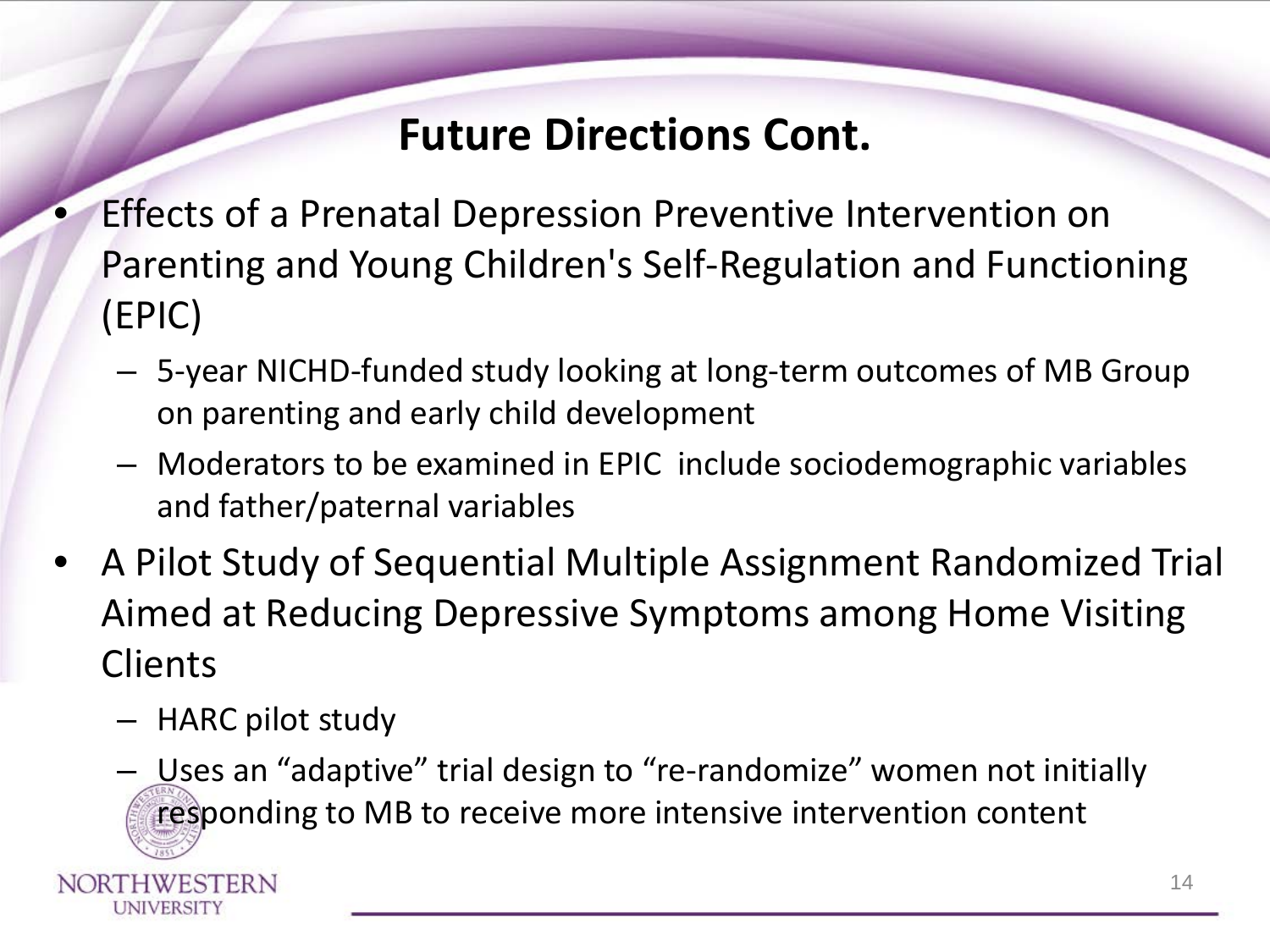### **Acknowledgments**

Patient-Centered Outcomes Research Institute (PCORI)\* Comparing the Effectiveness of Clinicians and Paraprofessionals to Reduce Disparities in Perinatal Depression (D Tandon, PI).

*\*Research reported in this presentation was partially funded through a Patient-Centered Outcomes Research Institute (PCORI) Award (AD-1507-31473).* 

*\*The views, statements, and opinions in this presentation are solely the responsibility of the authors and do not necessarily represent the views of the Patient-Centered Outcomes Research Institute (PCORI), its Board of Governors or Methodology Committee.*

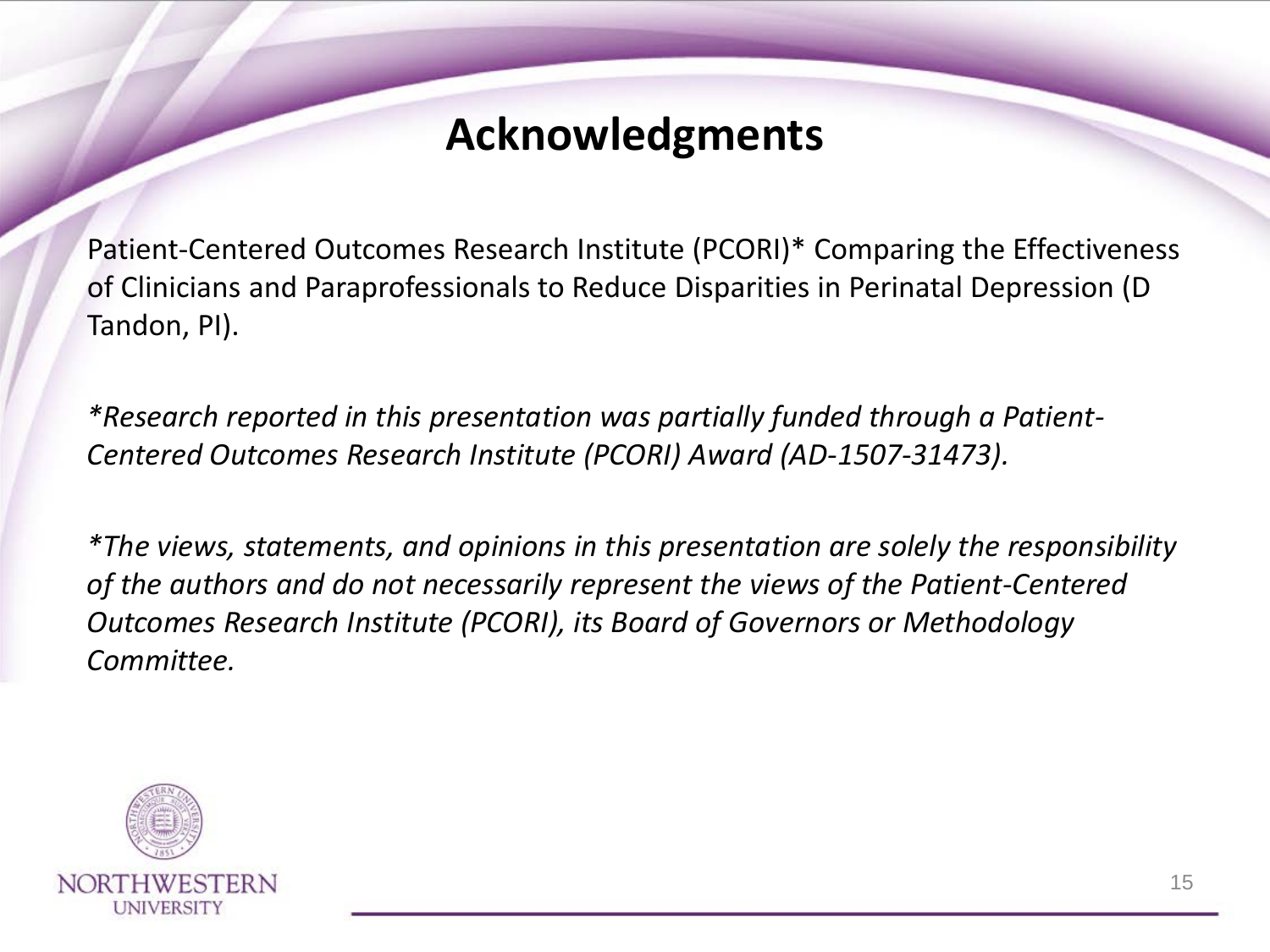### **References**

1. Muñoz, R.F., Le, H.N., Ippen, C.G., Diaz, M.A., Urizar, G.G., Soto, J., Mendelson, T., Delucchi, K., & Lieberman, A.F. (2007). Prevention of postpartum depression in low-income women: Development of the Mamás y Bebés/Mothers and Babies Course. *Cognitive and Behavioral Practice*, 14, 70-83.

2. McFarlane, E., Burrell, L., Duggan, A., & Tandon, S.D. (2017). Outcomes of a randomized trial to address maternal stress and depression in home visited mothers. *Maternal and Child Health Journal*.

3. Tandon, S.D., Parillo, K.M., Jenkins, C.J., & Duggan, A.K. (2005). Home visitors' recognition of and response to malleable risk factors among low-income pregnant and parenting women. *Maternal and Child Health Journal, 9*, 273-283.

4. Tandon, S.D., Mendelson, T., Kemp, K., Leis, J., & Perry, D. (2011). Preventing perinatal depression in low-income home visiting clients: A randomized controlled trial. *Journal of Consulting and Clinical Psychology*, 79, 707-712

5. Montgomery, E.C. Kunik, M.E., Wilson, N., Stanley, M.A., Weiss, B. Can paraprofessionals deliver cognitive-behavioral therapy to treat anxiety and depressive symptoms? *Bulletin of the Menninger Clinic, 74* (2010), pp. 45-62

6. Barnett, M.L., Lau, A.S., & Miranda, J. (2018). Lay health worker involvement in evidence-based treatment delivery: A conceptual model to address disparities in care. *Annual Review of Clinical Psychology, 14*(1): 185-208. DOI: 10.1146/annurevclinpsy-050817-084825.

7. Jensen et al. (2018). Comparing the Effectiveness of Clinicians and Paraprofessionals to Reduce Disparities in Perinatal Depression via the Mothers and Babies Course: Protocol for a Cluster-Randomized Trial. *JMIR; 7*(11):e11624.